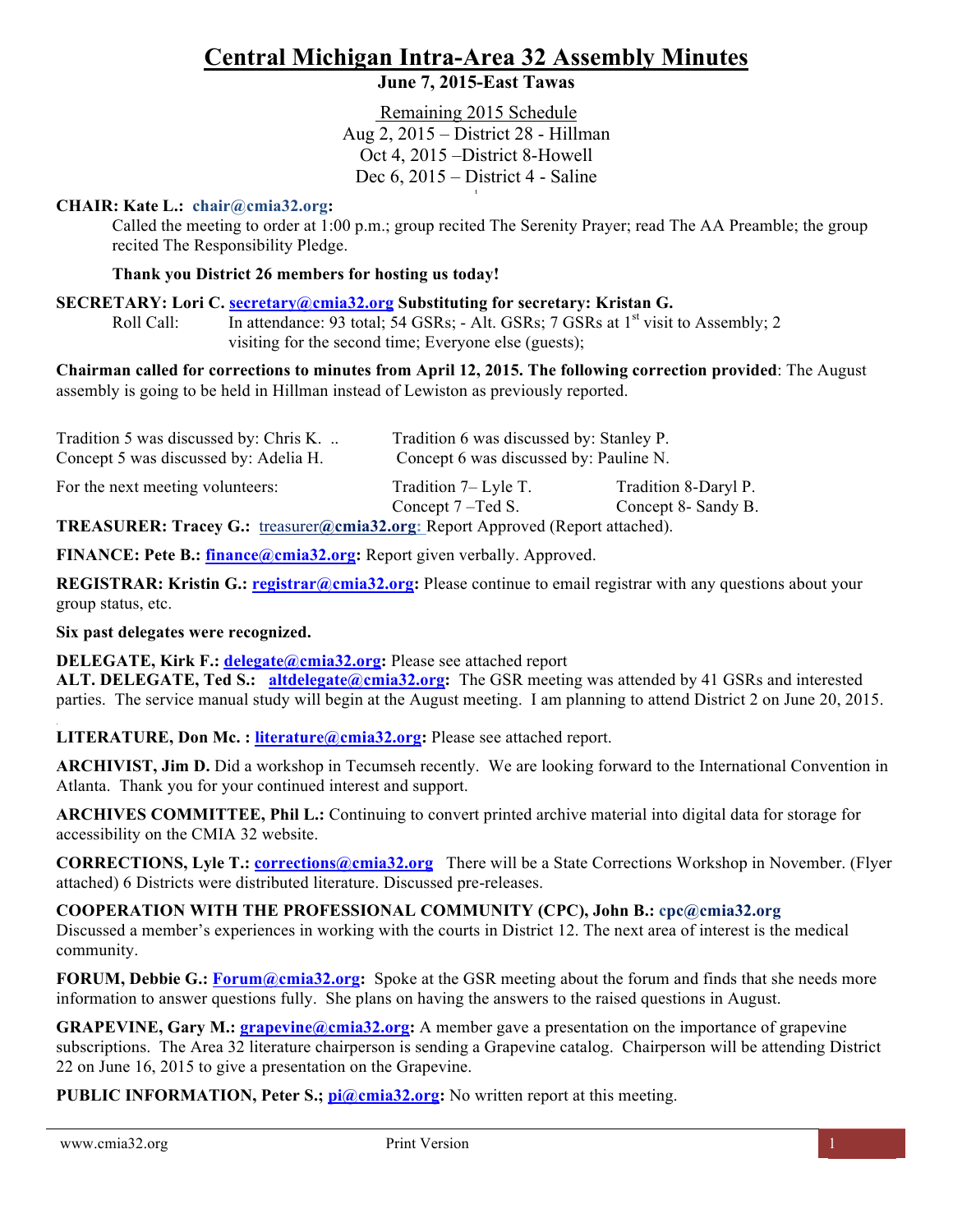**SPECIAL NEEDS, Don W.:`specialneeds@cmia.org** States that there is many Districts that do not have a formal special needs committee/plan. District 6 has cancelled some meetings they were conducting but is gaining insight into what works and what does not. Don will be staffing the Special Needs booth at the International Convention.

**LIAISON, Zak P.:** No written report this assembly.

**TREATMENT FACILITIES, Randy K.: treatment@cmia32.org:** New members to the committee were given pamphlets regarding treatment facilities service work. Had a discussion regarding treatment facilities service work.

**WEBSITE, Chris K.: website@cmia32.org:** The chairperson and the webmaster have started to review the website to prioritize contents in a mobile template. Discussed the roles of the local and district websites and how area can cooperate and complement local websites.

#### **ANNOUNCEMENTS:** Next assembly August 2, 2015 in Hillman; District 28 – For agenda and location see attached flyer or visit **www.CMIA32.org**

**OLD BUSINESS:** None

#### **NEW BUSINESS:**

#### **MOTIONS:**

-To nominate Phil L. for a partial term on the Finance Committee until December 2016-Approved.

-To give \$1,000 to the corrections committee-Approved

-To spend \$750 maximum to print as many as possible CMIA Beginnings pamphlet to share at CMIA 32 Hospitality Suite. Lyle T. to donate \$500 toward this project.-Approved

Assembly closed at 2:55 pm with the Lord's prayer.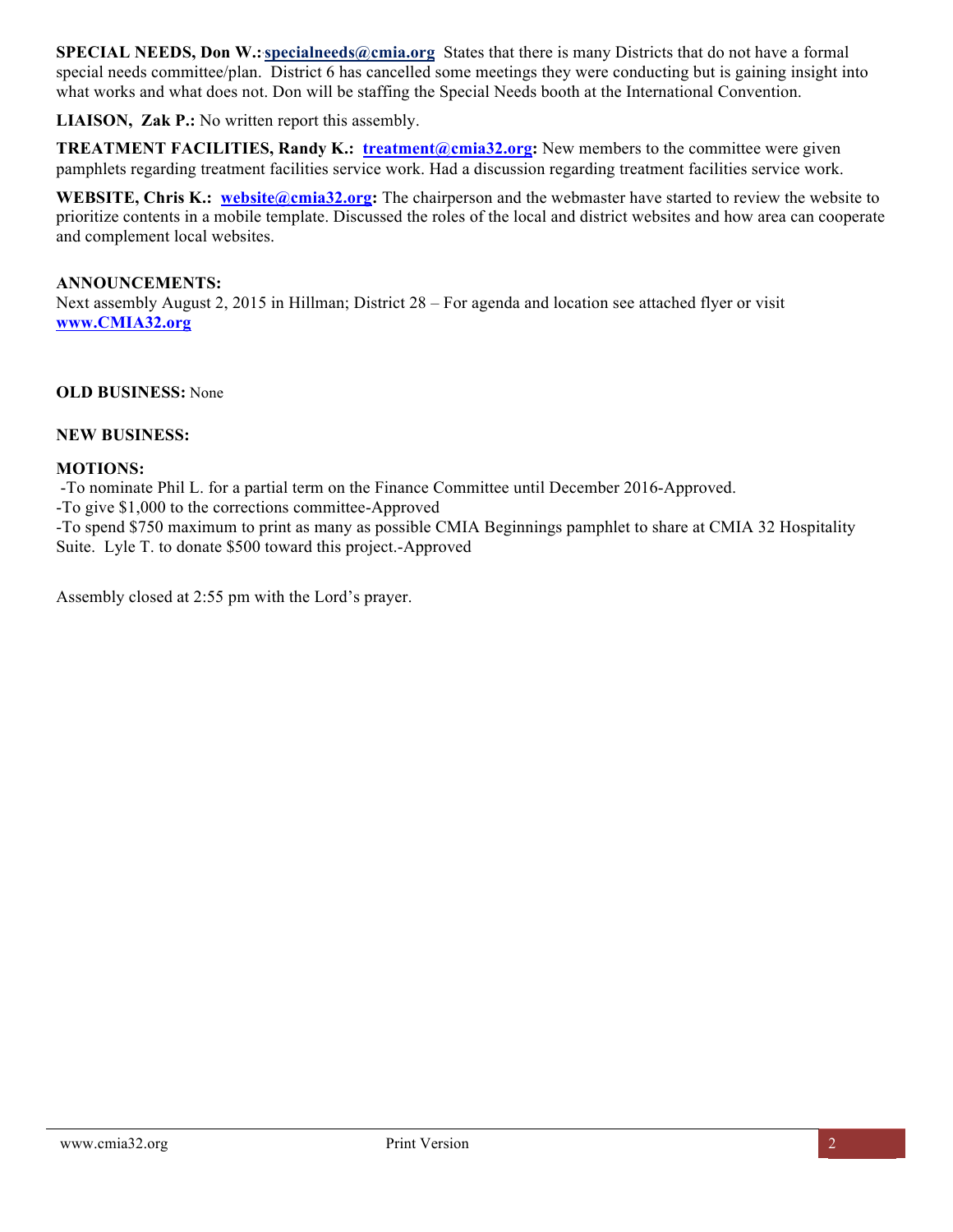# Delegate Report

65th General Service Conference Crown Plaza Hotel New York City, New York April 19 - 25, 2015

#### Greetings,

Our A.A. Service Manual (S58) describes in part an area delegate's responsibility for reporting to the area committee and the groups back home. This is my attempt to relay to you those parts of the Conference that left an impression on me, highlights if you will. The theme of the 65th General Service Conference was Celebrating 80 years of Recovery, Unity and Service. There were #133 voting members of this year's Conference; 93 delegates; 25 A.A.W.S. and A.A. Grapevine directors; 15 staff members from the General Service Office and Grapevine. A detailed Conference report of the 65th General Service Conference will be published and available for reading later this summer. I purposely did not scribe minute-by-minute nor even hour-by-hour notes of the many hours which comprise the Conference. I did, however, rampantly plagiarize many of my fellow delegates who have kindly shared their reports with me.

My wife of fifty plus years graciously agreed to travel with me for the 2015 Conference, I am grateful that she did. We arrived at LaGuardia airport before noon on Saturday, April 18th. A cab ride had us arriving at the Conference hotel just after the lunch hour. Upon registering at the hotel we were informed our room would not be ready until "after three."

In the hotel lobby I approached a man with what appeared to me to be a Conference badge. I introduced myself, and he, in turn, invited us to a hospitality suite that was just being opened up. The suite was a meet 'n greet event for trustees, staff, and delegates; there were ample opportunity for introductions and conversation. I seated myself at a table next to a man on who's badge was written "Leonard." He was extremely good natured and willingly conversant.

I later found out I was speaking to a class A (non-alcoholic) trustee emeriti Leonard Blumenthal who had been a trustee in 2000 and later became chairman of the General Service Board in 2005. He said "this is my 15th Conference." What exceptional people we have toiling on our behalf!

Later, on Saturday, the conferees met in the room where the business of A.A. would be conducted over the next six days. That first (unofficial) meeting is known as a "1728 Meeting," The meeting provided further opportunity for the G.S.O. staff, delegates, guests and trustees to get to know each other. The 1728 speakers addressed the Second Step, Second Tradition and Concept Two. The 1728 meeting was followed by a meeting regarding "Loners and Internationalists/Remote Communities." That meeting was, at times, quite moving and meaningful. A.A. spans the globe. The evening concluded with a delegate's only meeting arranged to prepare us "newcomers" for the week that lie ahead. The ended about 10:00 p.m. The Conference had not, as yet, officially even begun!

Sunday, is the first "official" day of the Conference each year. The day began with registration at 9:00 a.m.. At 10:00 a.m. sharp Terry Bedient class A trustee introduced himself. Terry is chairman of the General Service Board and, as such, serves as chair of the Conference. Terry gave opening remarks and soon after there was a roll-call, greetings from various panel 64 delegates and the keynote address by trustee J. Gary L. Bob W. trustee-at-large U.S.A. spoke about the recently concluded 23rd World service meeting in Warsaw, Poland. It was there, in Poland, that four new countries were admitted: Czechoslovakia, Hong Kong, Romania and Iran. In Iran A.A.'s are required to meet outdoors and must, by law, refer to themselves as *Nameless Sobers* and not as Alcoholics Anonymous. Bob, and others, also traveled to Russia. There are currently two Russian G.S.O.s. both who's licenses are about to expire. The dual Russian offices are attempting to consolidate. A new G.S.O. license will not be issued until there is but one G.S.O. office in Russia; hopefully yet this month.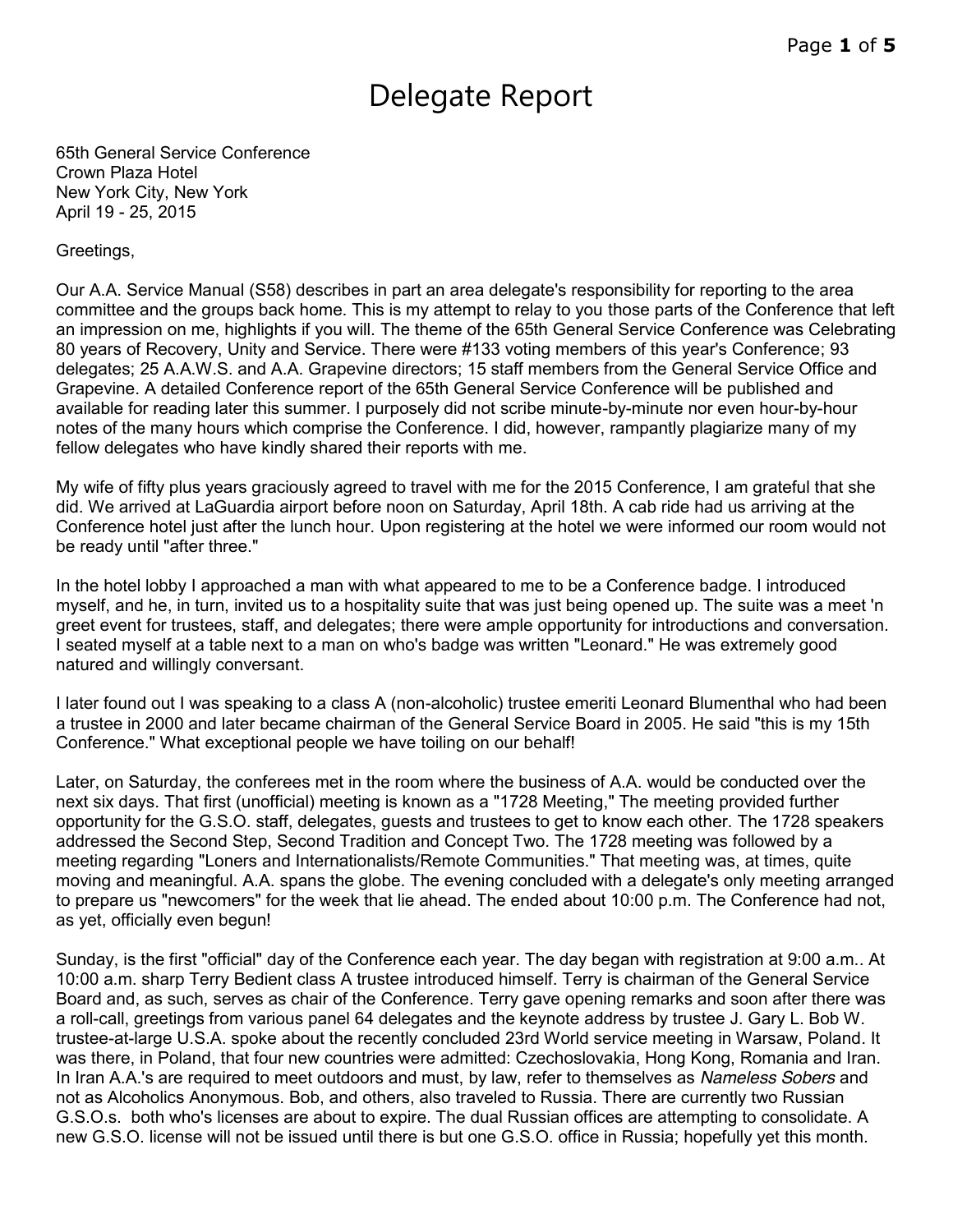Rick W. from G.S.O. staff gave us a description of A.A. around the globe. There are currently #62 G.S.O.'s worldwide. Impressive what we do as a Fellowship to help and assist all who have a desire to stop drinking. There are no boundaries, or no place on earth, this Fellowship will not lend a helping hand.

Lunch was by region. Our East Central Region has fourteen delegates and our regional trustee. After lunch we returned to the Conference room for a myriad of presentations and open discussions. Mid afternoon we had our first Conference Committee meeting where each Conference committee met the trustee who serves on a particular committee. I served on the Grapevine Committee with seven other delegates. We met with the chair of the Grapevine board Andrew W. a class B trustee for a relaxed discussion of current affairs involving the Grapevine corporation. Officially the board is known as the Grapevine board in that La Viña came along some fifty years after Grapevine was first published.

Sunday evening there was Opening Dinner and A.A. Meeting for Conference members and their spouses, significant others. We heard from G.S.O. staff member Steve S., and Sally W. the panel 64 delegate from Wyoming, Luc T. delegate from Northwest Quebec, Phyllis H. the soon retiring General manager of the General Service Office. Last to speak Sunday was Chet P. Southeast Regional trustee. The first day of the Conference concluded about 11:00 p.m. Now this was the second day in a row I was unable to take my customary afternoon "nappy."

Monday the Conference shifted into high gear. Each day I attended the 7:00 a.m. Serenity meetings. It was a choice we all had, breakfast or an A.A. meeting? I chose to have my feet on the floor each day by 05:30 a.m. and attend the morning meeting. Monday Conference Committee meetings began each weekday at 09:00 a.m. The committees met each day except Friday at 9:00 a.m. and some continued to meet throughout the week before and after other scheduled events. The Grapevine committee agenda was non controversial and very straightforward. We spent the morning committee meeting" reviewing" strategies, business plans and the revised text for the A.A. pamphlet "A.A. Grapevine and La Viña: Our Meetings In Print."

Monday afternoon the Conference welcomed three new trustees. Officially thanked G.S.O. staff members who had, or who are, retiring. The Board chair gave his report on the General Service Board and a copy of the #15 new "Board Initiatives" are also on the display table. Next we listened to a report on A.A. World Services from A.A.W.S. board chair, class B trustee Billy N.

- The G.S.O. website has +30,000 visitors each day.
- Currently 54% of total literature sales are "on-line."
- Presently there are 68 language translations of the Big Book w/13 new translations in the works.
- 53 sovereign nations are licensed to print and distribute 1,710 publications.
- A.A.W.S. publishes literature in 87 languages.

—The 75th Anniversary Commemorative Big Book —

- 177,888 copies were sold in the first half of 2014.
- The books were "flying off the shelves" at a rate of 4,800+ / week. Nearly 90% were sold.
- A re-order was made in early Summer 2014.
- Upon the arrival of the second printing (re-order) sales dropped to near zero.
- So far in 1st quarter 2015 3,800 books have sold.
- Generally accepted accounting practices required A.A. to examine the year-end inventory of 165,000 printed books.
- It was determined that 125,000 completed books required a write-down. Leaving 40,000 completed books in inventory as of December 31, 2014.
- To date, the Net Profit on the Anniversary Big Book is at \$161,696.
- We can expect these anniversary Big Books will be available for purchase at the upcoming international convention July 2-5 in Atlanta.

Speaking next was A.A. Grapevine Board chair, Andrew W. reported on the Grapevine. Andrew explained the Grapevine Board has had eight directors since the 64th Conference. Two general Service trustees, two Regional trustees, three non-trustee directors and the executive editor/publisher. Out of the million plus A.A.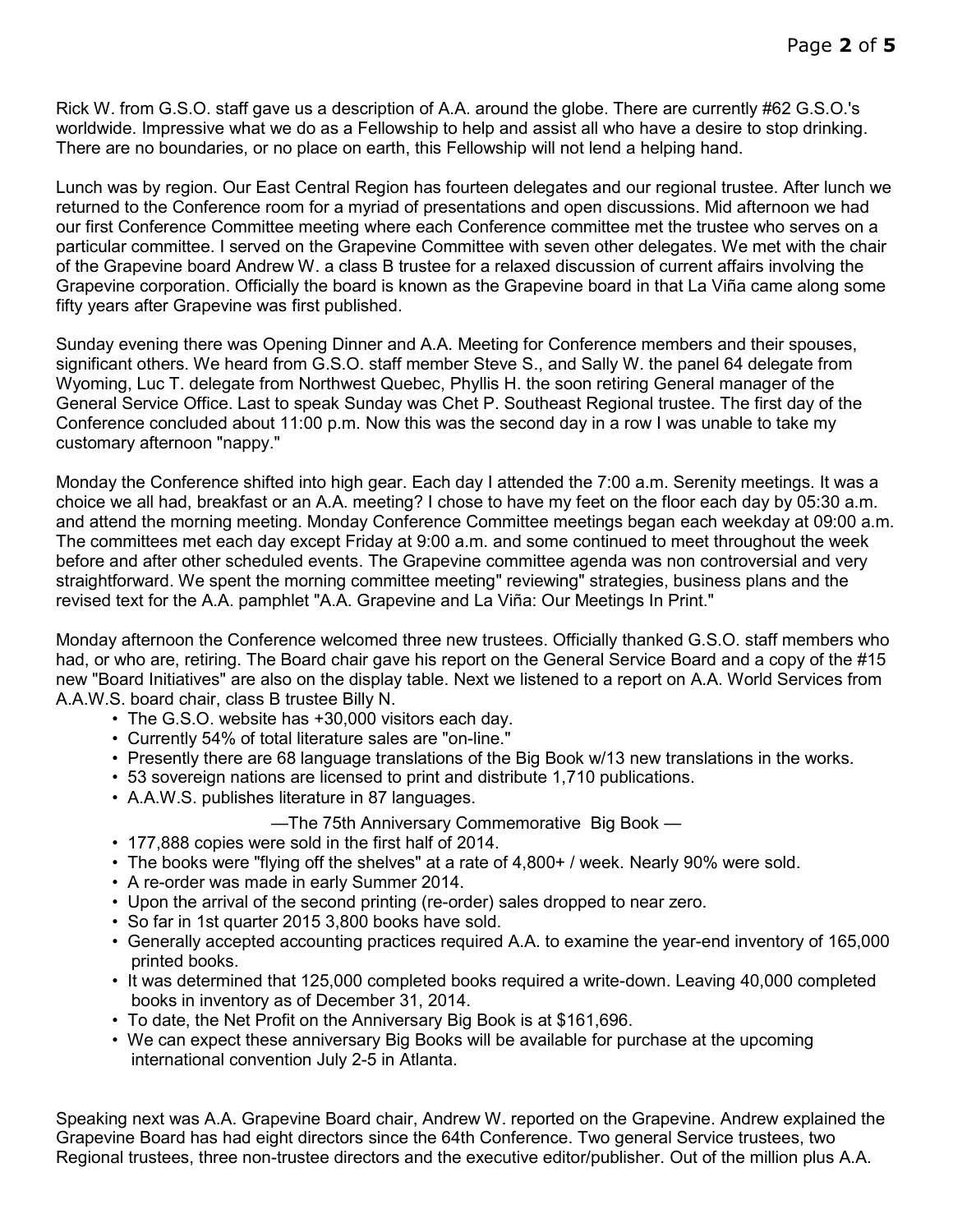members in North America Grapevine had a 2014 print circulation of ±74,000. 3,126 less subscribers than in 2013. Online grapevine subscribers number 5,262 in 2014. La Viña had a bimonthly circulation of 10,379 subscribers per issue. Gross profit was ahead of budget by \$2,180 and production overhead costs were under budget by \$4,935 dollars.

There is an ongoing "Subscription Challenge" for Grapevine/La Viña for each state, province, and territory. Every member of the Fellowship, every G.S.R. and D.C.M. is encouraged to have a personal subscription, as well as, encourage their groups to have subscriptions as well. La Viña will celebrate 20 years in 2016.

Next speaker was David M. chairman of the Trustees' Finance & Budgetary Committee gave an excellent comprehensive and power point report on the financials. A copy of that power point in available for your review on the Conference display table.

We heard a report from Barb K., trustee-at-large/Canada and afterward we broke for diner.

After dinner we began the first of three scheduled general sharing sessions. It was here, at this point in time, I first became aware of who, among my compatriots, had a seeming irresistible affinity for the floor microphones at every opportunity they were afforded without exception.

Next came the portion of each days agenda referred to as "Area Highlights," wherein each first year delegate gives a timed :03 minute report of what is going on in their area. The regional trustee for each region introduces the speakers. These highlights, given each day over the course of the week, seemed to me, to unnecessarily consume a great deal time. Given that remembering each speakers area highlights was, for this alcoholic, an impossible task.

Tuesday is "casual dress" day. After the Serenity meeting the committees met until noon. My committee, Grapevine finished its' agenda by lunch time. We elected next year's committee chair, a delegate from Western Missouri, and our alternate committee chair from Central Northern California. Tuesday afternoon, we heard a few more area highlights then it was off the our General Service Office via subway from 49th street to 116th street and 475 Riverside Drive and the Interchurch Center where A.A. currently occupies portions of the 10th and 11th floors. Plans are well underway to consolidate the Grapevine offices to the 11th floor by year's end to be completed in early 2016.

The GSO tour was enlightening. In years gone by I had previously driven by the Interchurch Building but had not stopped to visit. If you, in your travels, have an opportunity to visit our General Service Office don't miss the opportunity. The staff of but eighty-one souls serves our 114,000 groups and 1,300,000 North American members in a workplace comprised of one floor (the 11th floor) in less than spacious surroundings. Enjoy archives, your time will be well spent. Your "welcome home" greeting at the reception desk is memorable. We then returned to the Crown Plaza for a delegates dinner followed by a delegates only meeting. It became my opportunity to share our area 32 highlights that evening. I underwhelmed all who were present. Tuesdays activities were concluded at a point after 9:30 p.m.

Wednesday morning we met separately in fifteen separate inventory groups with each group addressing five question each. This 65th Conference concluded three years (first time ever) of inventory of the Fellowship and the process of conducting the business of A.A.. A full report will be forthcoming later this year. Before lunch we heard the remaining area highlights. Wednesday our lunch was, once again, by region in separate rooms.

After lunch we entered the Conference floor to find an area "roped off." There were elections for the Northeast Region, Southwest Region and Canada's trustee-at-large. The process was informative.

The committee reports to the Conference followed. Diner was at 6:00 p.m. After dinner more committee reports, the second general sharing session and closing remarks at about 10:15 p.m.

*Note: Each day there were Conference evaluation forms to be filled out and turned in-progress not perfection.*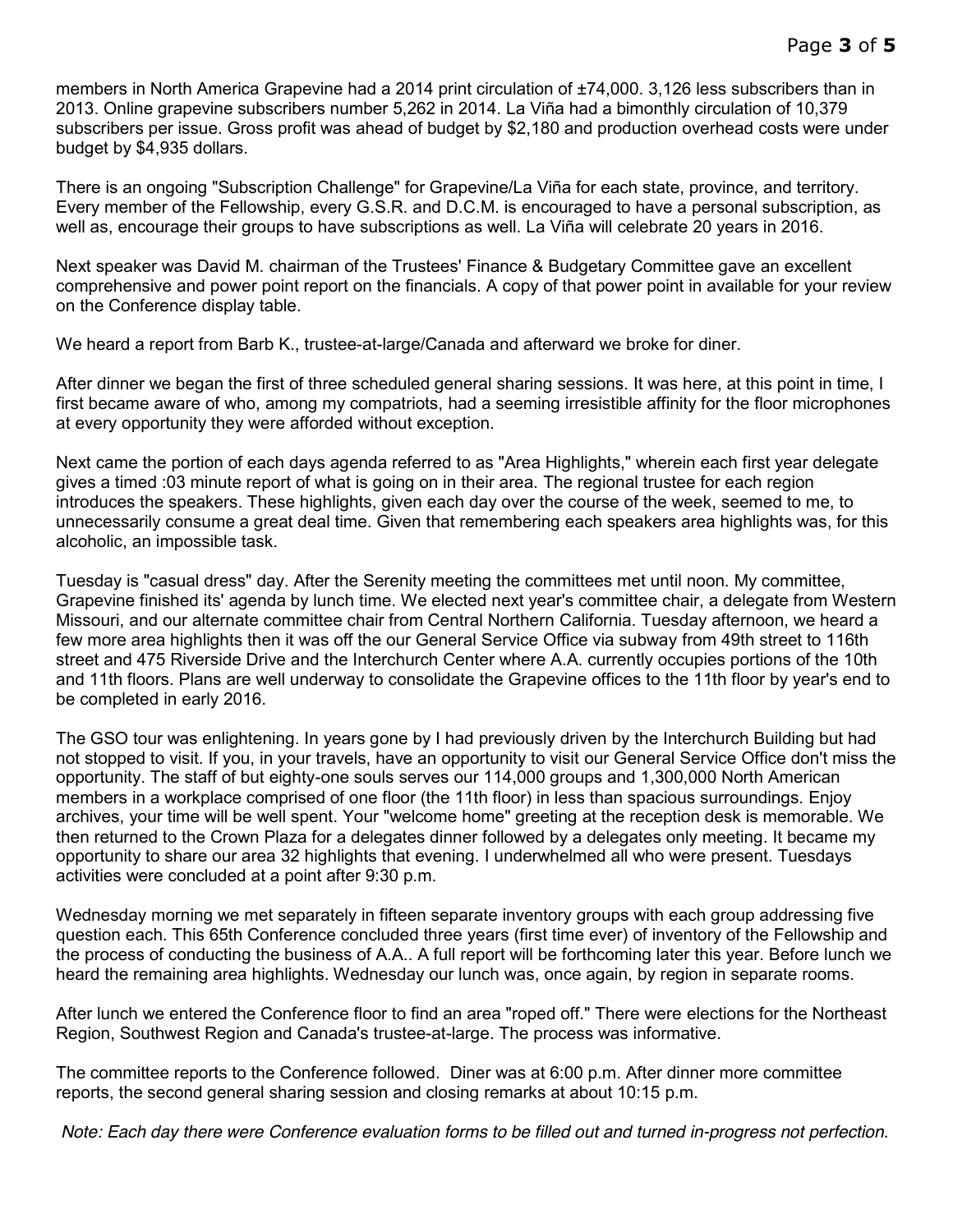Thursday was the last day we had our morning Serenity meeting. The business day began right after 8:00 a.m. with some committees meeting late into the previous night and early this day. upon entering the Conference we were handed electronic voting devices to drape around our necks on lanyards. This was to be the first time the Conference would use the methodology of electronic voting as opposed to the customary "show of hands" way of voting. All in all, electronic voting is way faster, easier and very accurate. We only used the devices Thursday afternoon and they were not used again for the remainder of the Conference. The 2016 Conference will again use the electronic voting devices on Friday only. A final decision on adopting electronic voting will be made at the 67th General Service Conference in 2017. More committee reports and discussion and voting. Late into Thursday evening there was a 2015 International Convention report which concluded after 10:30 p.m. The scheduled third and last General Sharing Session was deferred to Friday where ultimately it was eliminated altogether due to time constraints.

Friday the Conference began *late* at 08:30 a.m. The balance of the committee reports were presented, discussed, and voted upon Friday morning and again after lunch. Briefly, in the a.m. there was a brief synopsis of the three year inventory. A bound report of the inventory will be available later this year. On Friday afternoon the less than a dozen floor actions were presented and dealt with. At the very end of the last day the panel 64 delegates rotating out lined up and said their farewells. Some were rather stoic, some were exceptionally brief, others were poignant and emotional. The panel 64 delegates gathered at the back of the Conference room and led by my Conference buddy John from New Brunswick, Canada with his harmonica they sang in unison a very creative goodbye to the rest of us.

I missed the farewell breakfast for outgoing trustees held on Saturday morning. I had booked our flights early in January and, at that time, I was unaware of the Saturday a.m. functions.

My Impressions:

If this year's Conference is indicative of Conferences in general, then the word INTENSE comes to mind. I read my committee agenda items several times between mid January and April 19th. I made a few calls to garner additional information. Those efforts however, did not keep me from feeling I) unprepared and II) What am I doing here?

I was somewhat relieved to hear several other first year delegates express similar emotions. We were told our second year would be better.

We, the Fellowship, are in good hands with the number of skilled, knowledgeable and motivated young people who are in service to us all.

Alcoholics Anonymous is not on the precipice, but we do have a problem that is no longer subtle, no longer can be overlooked, must be addressed in the near term. Our individual and group support of the General Service Office is now and has been declining. Our yearly support expenses both overall and per member continues to grow while, at the same time, our individual and group support is measurably declining as is income from print sales. Ask your groups to consider sending 7th Tradition proceeds to our General Service Office regularly.

The goings on of the business of A.A. is transparent

#### **TRENDS**

- Membership levels are flat
- Contribution levels are flat
- Literature sales show slow to no growth
- Expenses continue to grow slowly +2-3% per year
- Grapevine subscriptions continue to diminish while production expenses continue to grow